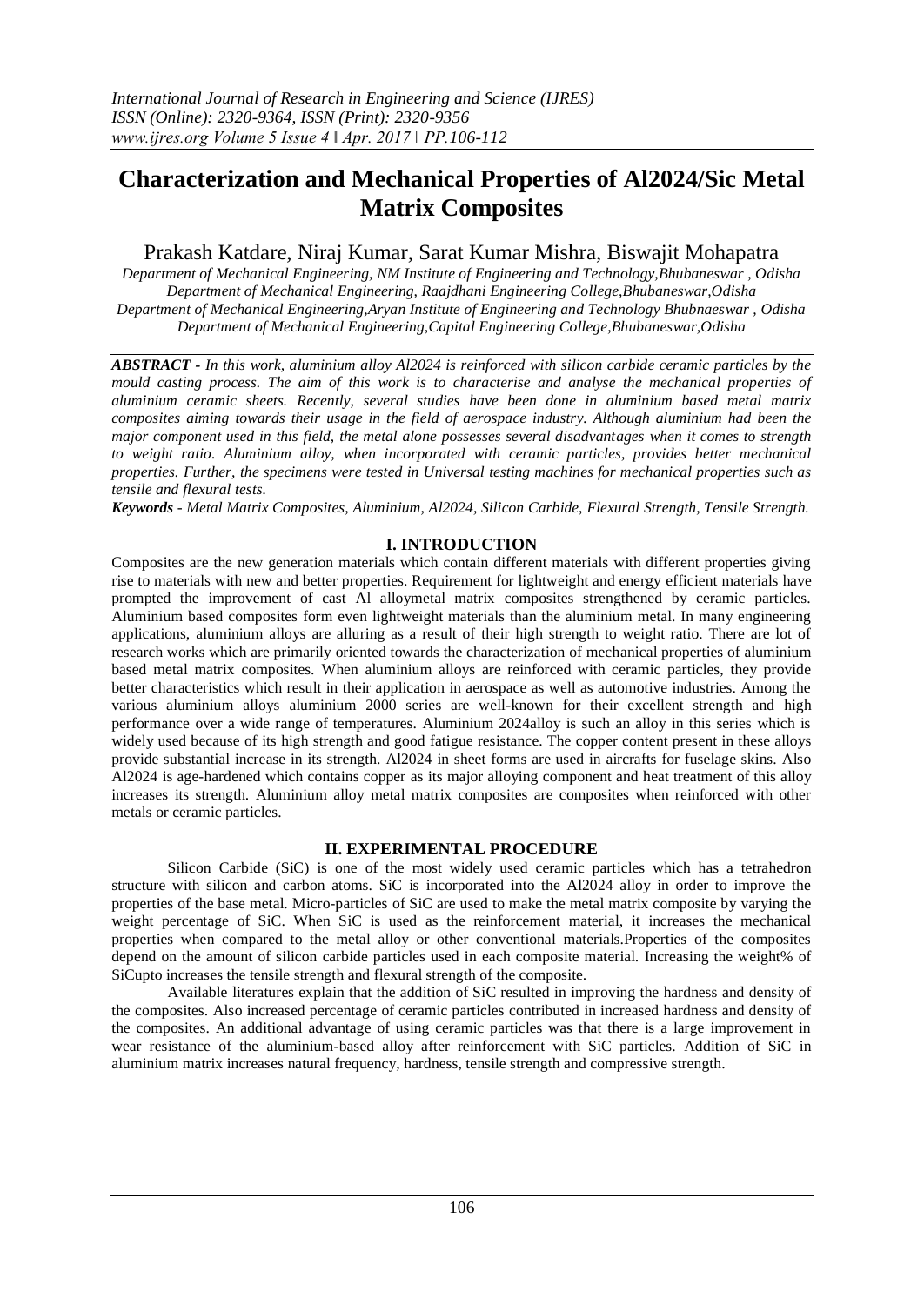#### **2.1 .Materials used:**

Aluminium alloy, Al2024 is used as the matrix material for the metal matrix composite and silicon carbide (SiC) ceramic micro-particle is used as the reinforcement. The composition of Al2024 is given in table1 and the properties of Al2024 and SiC are given in table 2.

| Table 1. Composition of Al2024          |             |                |                            |           |  |
|-----------------------------------------|-------------|----------------|----------------------------|-----------|--|
| Constituent                             | $Wt.\%$     | Constituent    |                            | $Wt.\%$   |  |
| Cu                                      | $3.8 - 4.9$ | Zn             |                            | 0.25      |  |
| Mg                                      | $1.2 - 1.8$ | Zr             |                            | 0.2       |  |
| Mn                                      | $0.3 - 0.9$ |                | Ti                         | 0.15      |  |
| Fe                                      | 0.5         |                | Cr                         | 0.1       |  |
| $\overline{Si}$                         | 0.5         |                | A1                         | Remainder |  |
|                                         |             | <b>Elastic</b> | <b>Tensile/Compressive</b> |           |  |
| <b>Materials/Propert Density</b><br>ies | modulus     | strength       | <b>Hardness</b>            |           |  |
|                                         | g/cc        |                |                            | (HB500)   |  |
|                                         |             | GPa            | <b>MPa</b>                 |           |  |
| Al2024                                  | 2.78        | 73.1           | 185(T)                     | 47        |  |
| <b>SiC</b>                              | 3.21        | 410            | 3900(C)                    | 2800      |  |

## **2.2. Fabrication of the composite:**

The metal matrix composite is fabricated by the mould casting process. The aluminium alloy is placed in the crucible at  $500^{\circ}$ C. The alloy melts when the temperature increases. The tensile and flexural test specimens are made according to ASTM standards.



**Figure 1: Cast samples**

The moulds for tensile test and flexural test specimens are made as  $300 \times 30 \times 5$  mm and  $150 \times 17 \times 5$ mm respectively. Molten Al2024 is poured into the mould and the corresponding tensile and flexural test specimens are made. Four different compositions of composites are made by varying the wt.% of SiC reinforcement as 0, 3, 6 and 9. Test samples are obtained as pure Al2024, Al2024+3%SiC, Al2024+6%SiC and Al2024+9%SiC. The cast samples are then machined and cleaned. The composites prepared from the moulds after machining contain final sizes of  $250 \times 25 \times 3$  mm for the tensile test  $125 \times 13 \times 3$  mm for the flexural test.

#### **2.3.Characterisation:**

#### **2.3.1. Tensile test:**

The tensile testing of the composites are done in a computerized universal testing machine (UTM). The tensile test specimens are according to ASTM D-3039 standard (250x25x3mm). Four different composite specimens are made by varying the weight percentage of the reinforcement (SiC). The testing is done by placing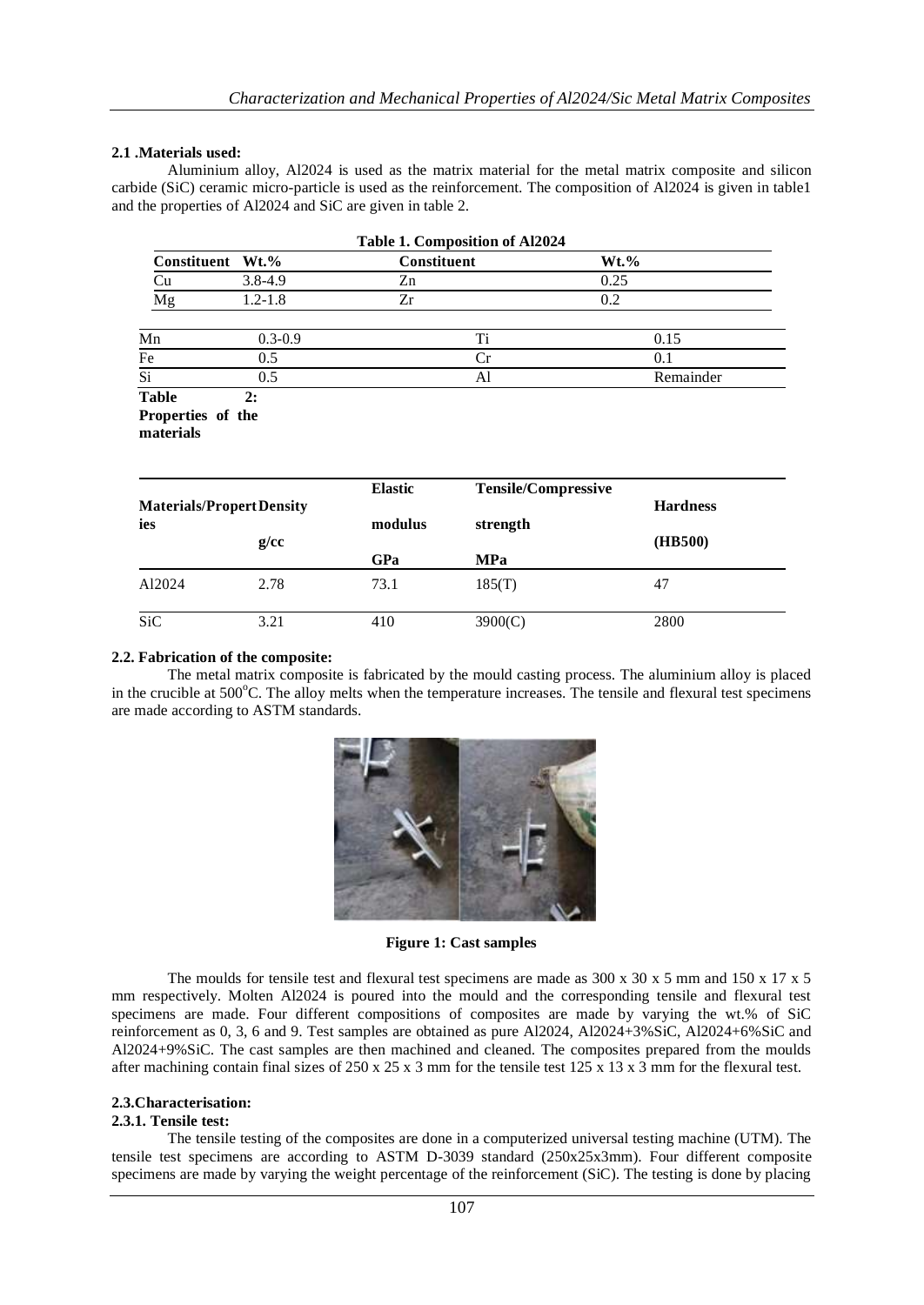the specimen between the jaws of the machine and tensile load is applied until fracture of the composite specimen occurs. The load vs displacement graph is plotted with the increase in the tensile load. The tensile test specimens of the composite are given in figure 2.



**Figure 2: Tensile test specimens**

## **2.3.2. Flexural test:**

Three point bending tests of the composite specimens are done in the universal testing machine(UTM) where the specimens are made according to ASTM D-790 standard (125x13x3mm). The flexural test specimens are shown in figure 3. A concentrated bending load is applied on the mid-span of the simply supported specimen. This load is applied gradually to the specimen until fracture. This test explains the behaviour of the composite when it is subjected to a bending load and the maximum stress generated in the outermost layer of the composite is determined. The size comparison of tensile and flexural test specimens is shown in figure 4.

|                     | 01.  |
|---------------------|------|
| $31 - 31$           | 37   |
| $C1.51C -$<br>an an | 57.  |
| 4.14<br>M.          | 975C |

**Figure 3: Flexural test specimens**

| H           |                               | É                 | 31          |
|-------------|-------------------------------|-------------------|-------------|
|             |                               |                   |             |
| 61<br>is Co |                               | ÷                 |             |
|             |                               | <b>CONTRACTOR</b> | <b>PERS</b> |
|             | <b><i>Designation</i></b>     | ٠                 |             |
|             | <b>STATISTICS</b>             | ÷                 |             |
|             | <b>Change of the Contract</b> | m<br>×            |             |

**Figure 4: Size comparison of tensile and flexural test specimens**

# **III. RESULTS AND DISCUSSION**

### **3.1. Tensile testing:**

The four different compositions of the composite specimens are tested for tensile testing and the load vs displacement graphs of the composite specimens obtained from the UTM are shown in figure 5.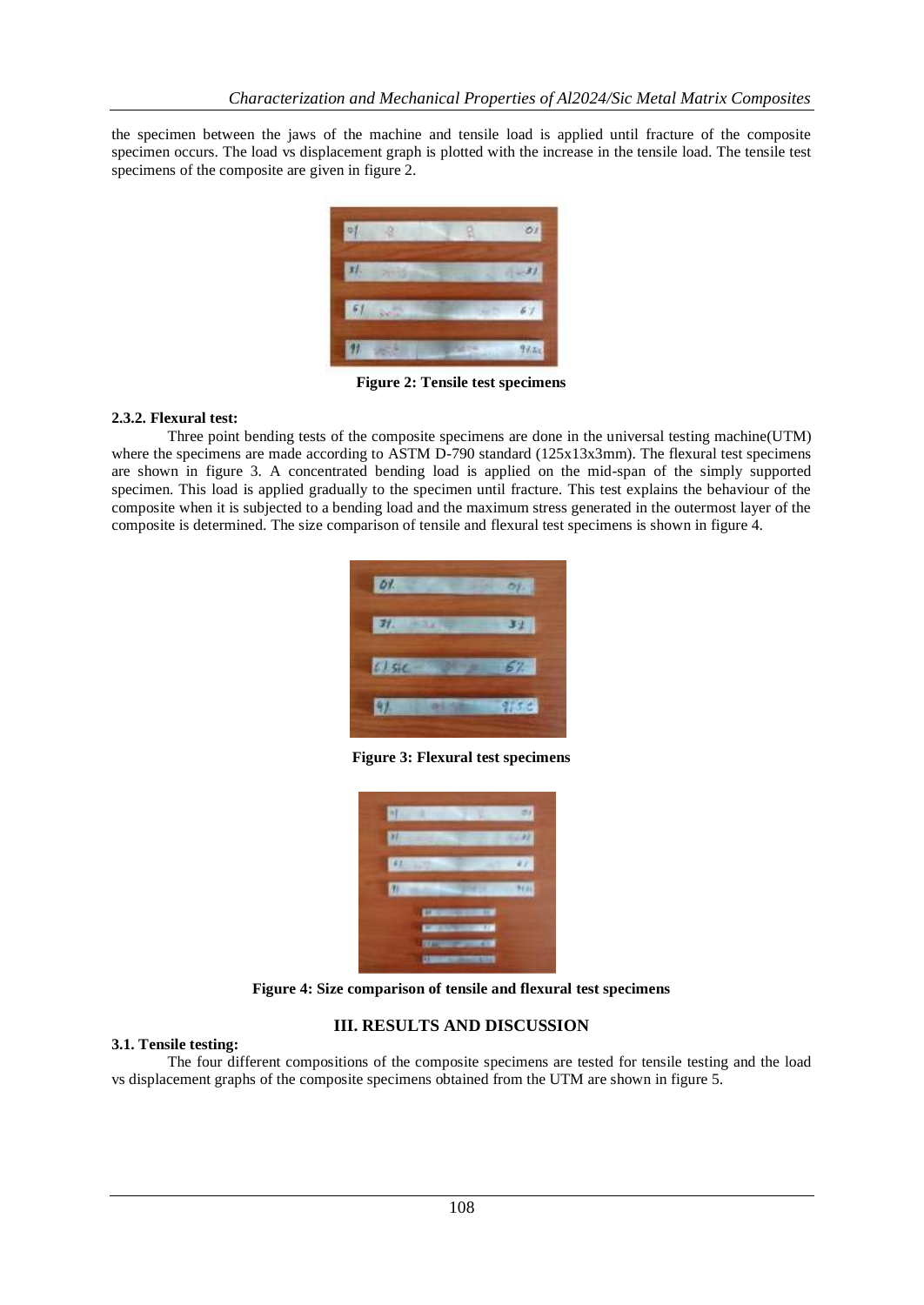

**Figure 5: a) Al2024+0%SiC; b) Al2024+3%SiC; c) Al2024+6%SiC; d) Al2024+9%SiC**

The various tensile properties of the composite specimens are given in table 3 and the tensile strength results are plotted in a graph and are shown in figure 6 .It can be observed clearly that the addition of SiC increases the overall tensile properties of the composite. Table shows that the composite specimen with 9% SiC shows higher tensile strength.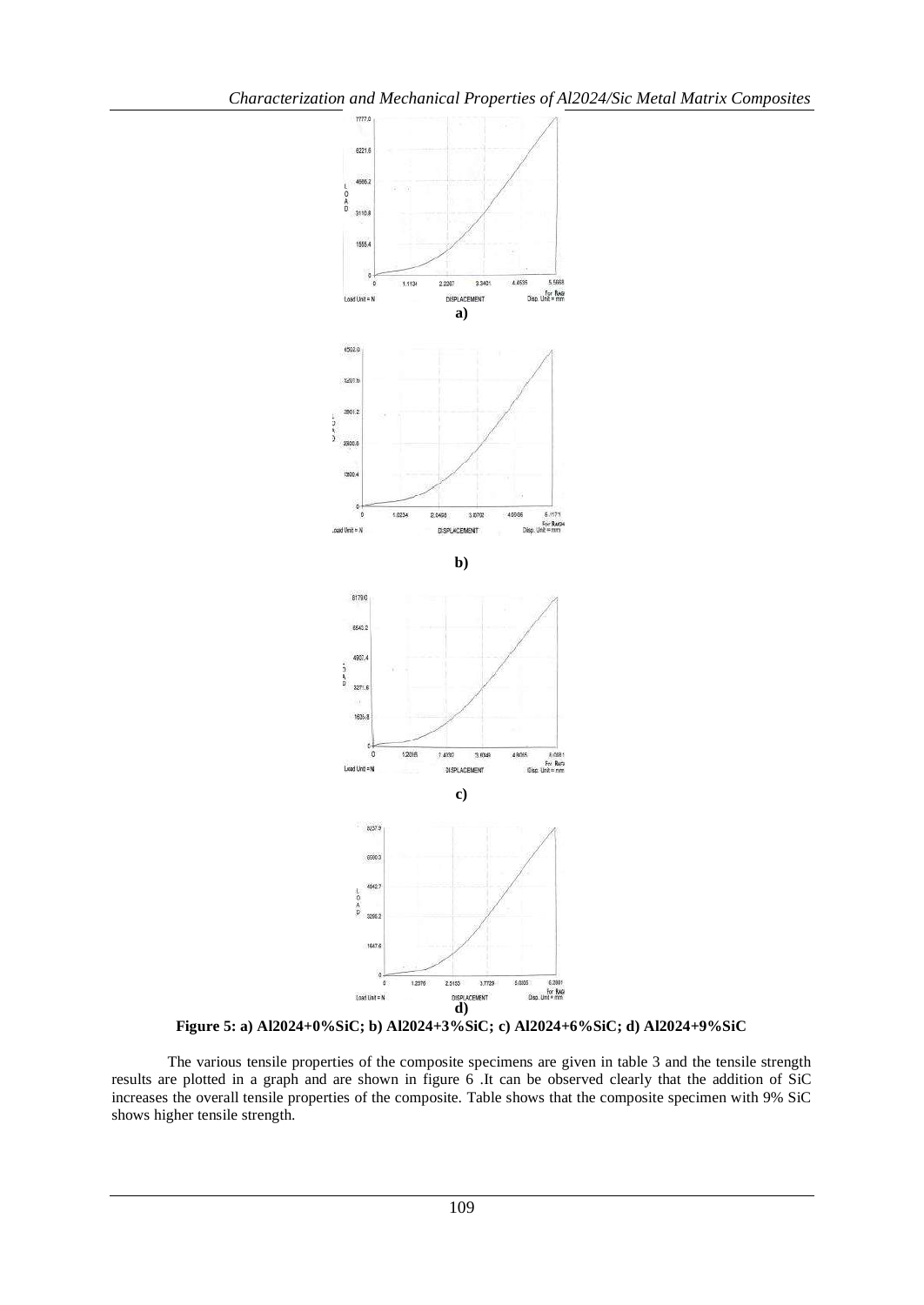| Composite            | <b>Max.</b><br><b>Displacement</b><br>$(\mathbf{mm})$ | Break<br>Load (N) | <b>Ultimate</b><br>Tensile<br>Strength<br>(MPa) |
|----------------------|-------------------------------------------------------|-------------------|-------------------------------------------------|
| $Al2024 +$<br>0% SiC | 5.533                                                 | 7776.951          | 93.361                                          |
| $A12024 +$<br>3% SiC | 5.083                                                 | 6502.041          | 79.256                                          |
| $Al2024 +$<br>6% SiC | 5.974                                                 | 8179.026          | 101.463                                         |
| $Al2024 +$<br>9% SiC | 6.254                                                 | 8237.880          | 102.193                                         |





**Figure 6: Graph for ultimate tensile strength**

### **3.2. Flexural Testing:**

Three point bending test is carried out in order to calculate the bending load and the flexural strength when the composite is subjected to bending. The flexural properties of silicon carbide reinforced aluminium metal matrix composites are shown in table 4 and the variation in the flexural strength of the specimens with increasing wt.% of SiC is shown in figure 7.

| Composite            | Flexural load<br>(N) | Average<br>flexural<br>strength<br>(MPa) |
|----------------------|----------------------|------------------------------------------|
| $A12024 + 0%$<br>SiC | 336.4                | 7.626                                    |
| $A12024 + 3%$        | 376.6                | 8.374                                    |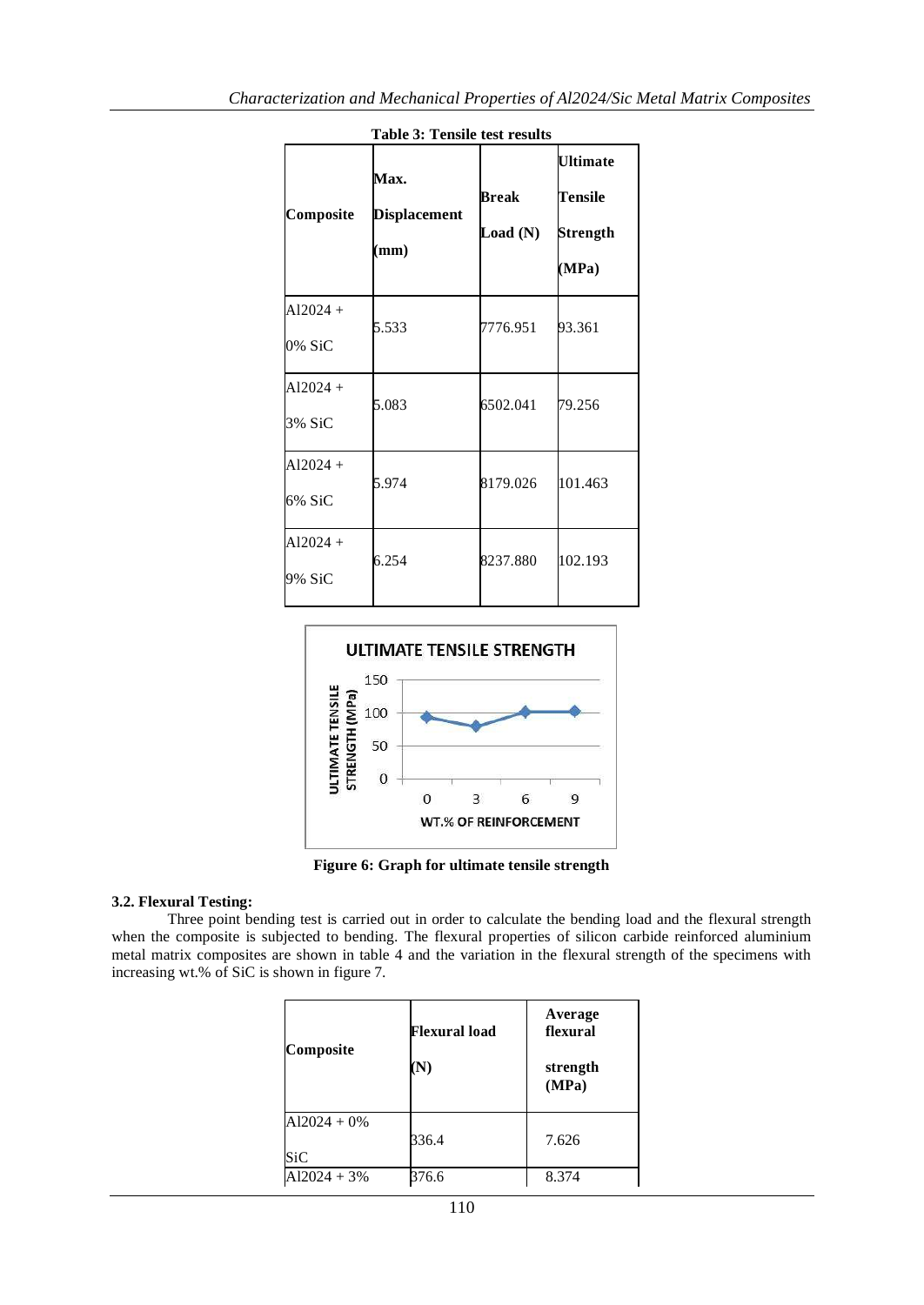| SiC                  |       |        |
|----------------------|-------|--------|
| $A12024 + 6%$<br>SiC | 448.2 | 10.384 |
| $A12024 + 9%$<br>SiC | 416.8 | 9.854  |



**Figure 7: Graph for flexural strength**

The addition of SiC increases the flexural strength properties of the composite specimens as shown in table 4. Also the flexural strength is found out to be decreasing from 6 to 9 wt.% of the reinforcement. The addition of SiC above 9% decreases the overall flexural properties of the composite.

#### **IV. CONCLUSION**

The effect of addition of SiC into the composite is studied in depth to 0, 3, 6 and 9 wt.% of the composite. Based on the above study, the following conclusions are made for the aluminium 2024 based metal matrix composites with SiC as the reinforcement. More amount of SiC (9% of the weight of the composite) in the composite material shows greater tensile strength which is a promising result that can be used for aerospace and automobile applications where the strength of the component is a major factor to be considered.

Further, when the flexural strength results are considered, 6% SiC shows the higher flexural properties. Increasing the reinforcement (SiC) decreases the flexural properties of the aluminium, Al2024 based metal matrix composites above 6%.

Thus, this study where SiC is used as the deciding material for the calculation of the mechanical properties of the composite, increasing the amount of SiC increases the overall mechanical performance of the composite.

#### **REFERENCES**

- [1] G. B. Vireesh Kumar, C. S. P. Rao and N. Selvaraj, "Studies on Al6061-SiC and Al7075-Al2O3 Metal Matrix Composites", Journal of Minerals and Materials Characterization and Engineering, 2010.
- [2] P. Kumbhar, R. T. Vyavahare and S. G. Kulkarni, "Vibrational Response and Mechanical Properties Characterization of Aluminium Alloy 6061/Sic Composite", AIP Conference Proceedings, vol.1966, 2018.
- [3] M. R. Chethan,Parvatini Sri Naga Venkat, G. S. Gopala Krishna, R. Chennakesava and P. Vijay, "Dynamic Vibrational Analysis on Areca Sheath fibre reinforced bio composites by Fast Fourier Analysis", Materials Today: Proceedings, vol.3, pp. 19330-19339, 2018.
- [4] Alaneme, K. K. and Olubambim P. A, "Fabrication characteristics andmechanical behaviour of rice-husk ash-alumina reinforced Al-Mg-Si alloy matrix hybrid-composites.Journal of Material Resources and Technology, 2, pp. 60-67, 2013.
- [5] Bhanu Prasad, V. V., Prasad, K. S., Kurovilla, A. K.,Pandey, A. B., Bhat, B. V. R. andMahajan, Y. R., "Composite strengthening in 6061 and Al-4 Mg alloys", Journal of Materials Science, 26, 460–465, 1991.
- [6] Gerhardt. R, "Properties and Applications of Silicon Carbide", In Tech, Rijeka, Croatia, 2011.